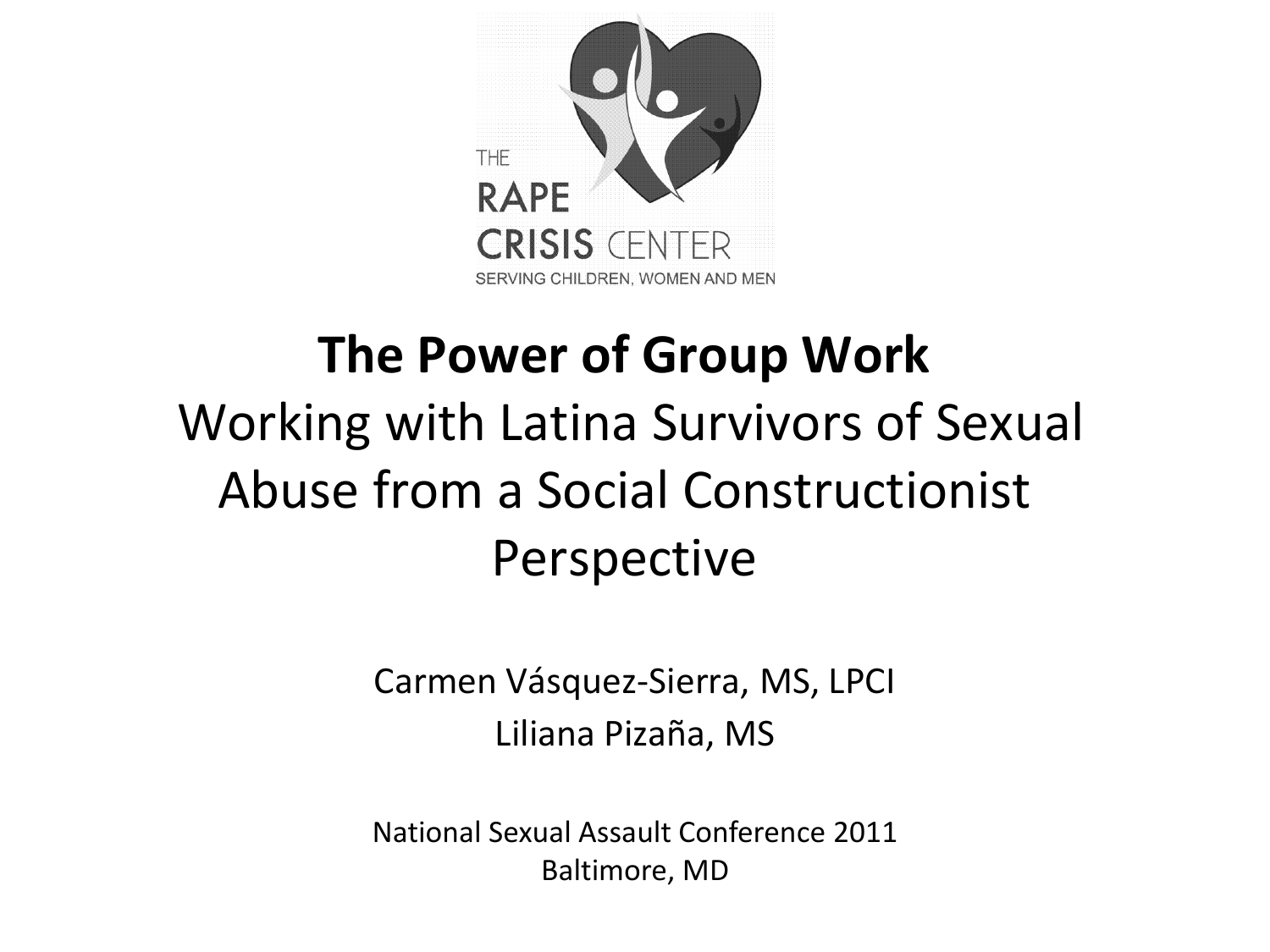## **Objectives**

- Discuss the foundations of group work with survivors
- Provide an overview of social constructionist therapeutic approaches and interventions
- Review of relevant cultural considerations
- Illustrate how these approaches, interventions, and considerations have been applied in our group work with Spanish speaking Latina survivors of sexual abuse.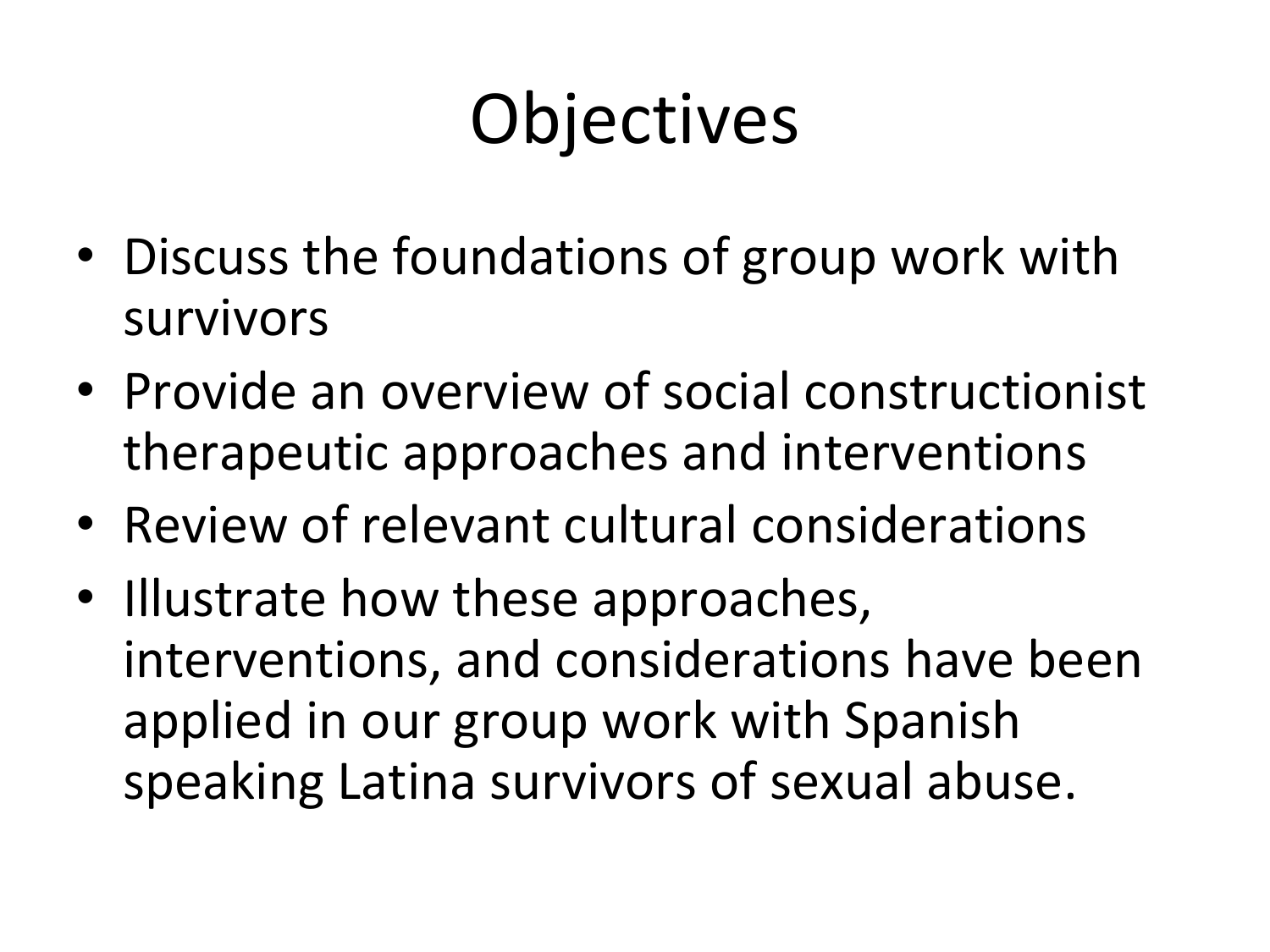### **Rape Crisis Center 2010 Report:**

- Approximately 60% of clients are Latinos
- Nearly 20% of Latino clients are Spanish Speakers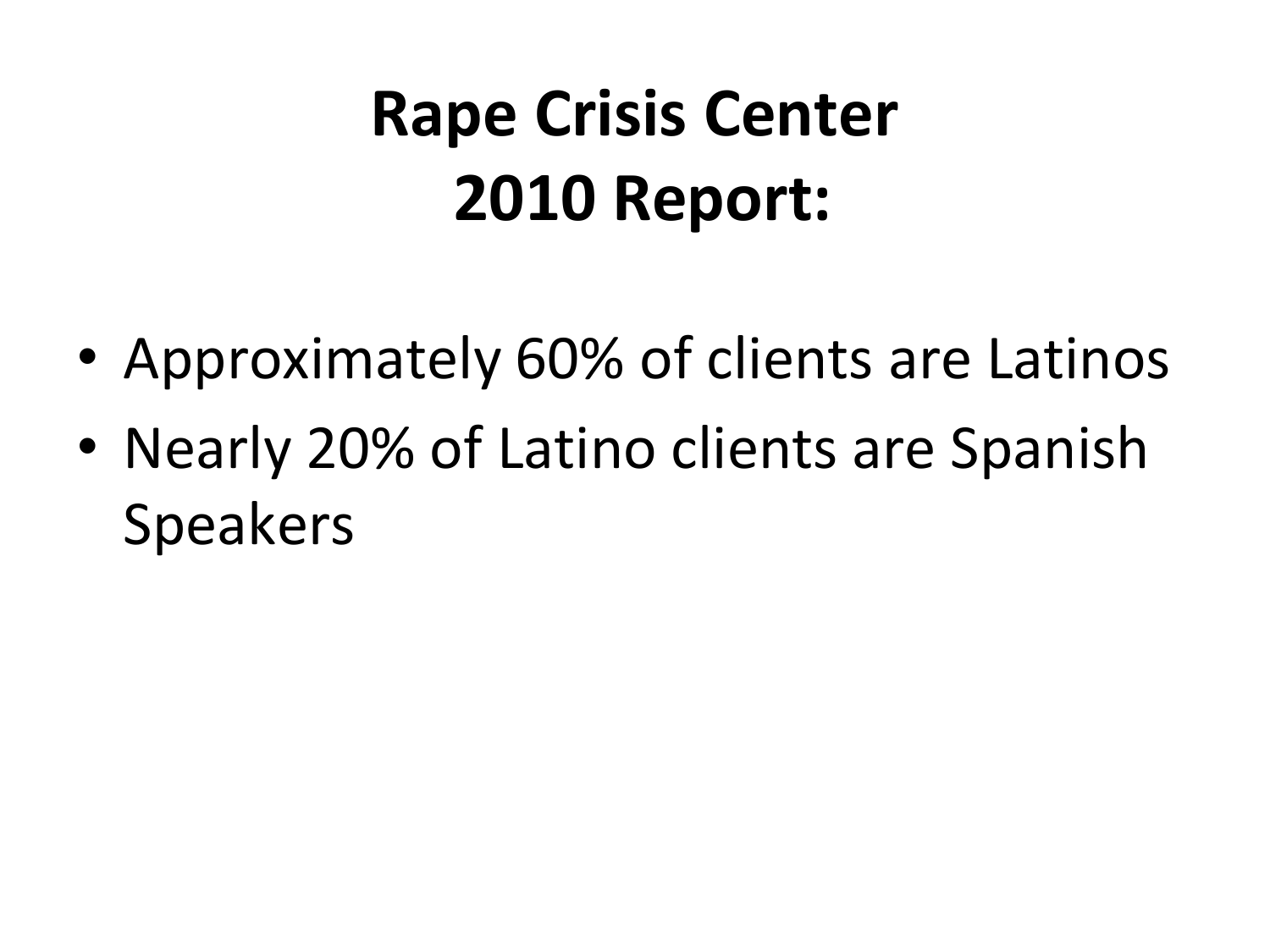## Why Working with Latinas?

- 1 in 6 Latinas reported sexual victimization.
- 10% of sexual victims utilized social services but only 3.3 % sought services to deal with the abuse
- About 58% of victims sought informal help from family, friends, neighbors, clergy, etc.
- 37% did not report due to shame.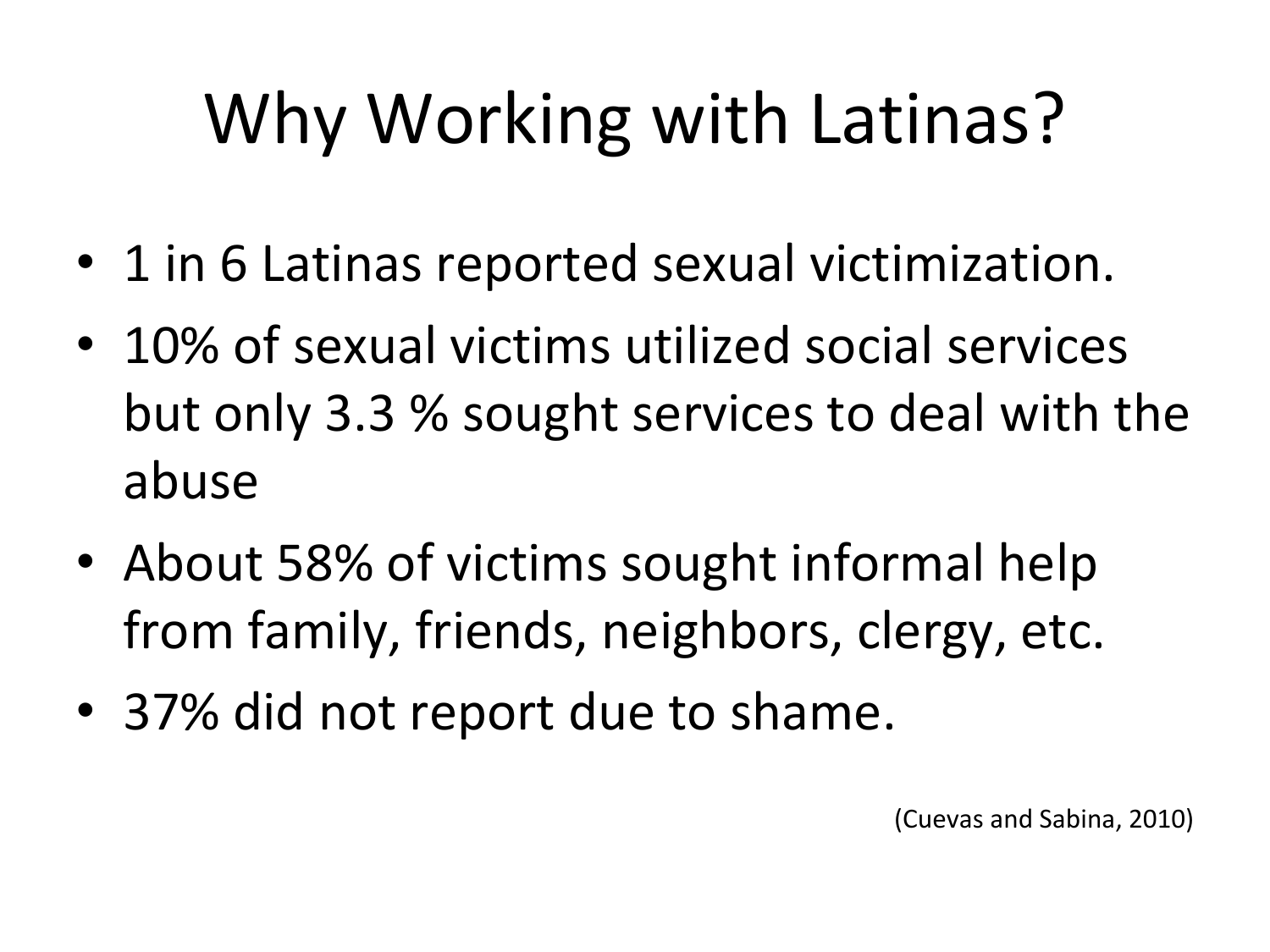# Why Group Work?

• Identification and commonalities with other

participants: Witnessing others discussing their stories of abuse and struggles, exploring their expectations of themselves and the realities of such challenging situations can invite more realistic perspectives and possibilities on the situation.

- Acknowledgment and breaking of unhealthy secrets: The simple act of validation or noticing a large number of actions taken to stop the abuse can elicit significantly more self-appreciation and empowerment.
- Safe place for grieving. The group process provided opportunities to react, question, and explore each others' stories on recovery.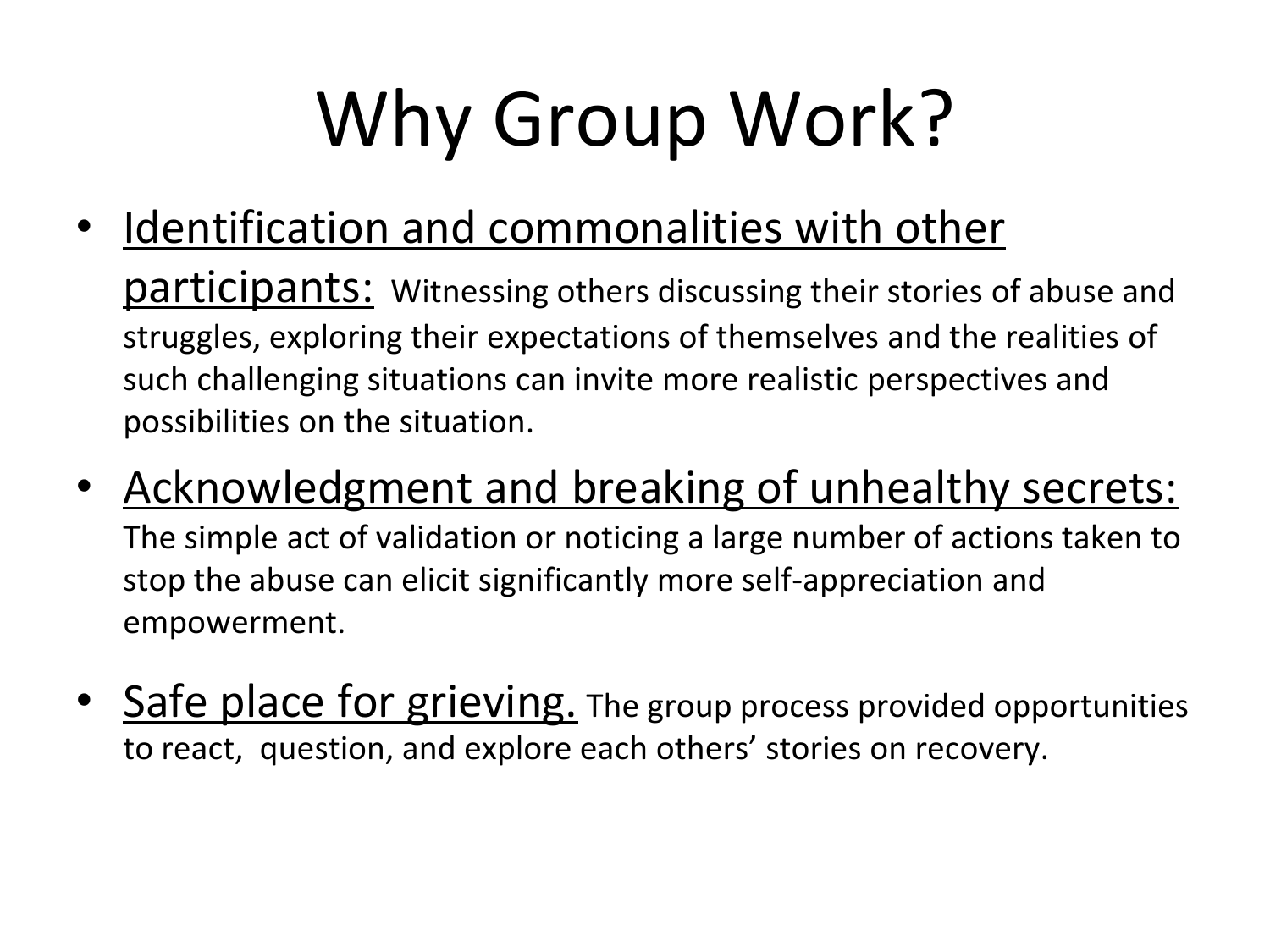# Why Group Work? Cont'

• Exploration of emotions, beliefs, and behaviors.

Concentrating on positive actions rather than static aspects of a survivor may set a more effective tone for change. "Recreating a life story that goes beyond recovery from childhood sexual abuse may assist an adult survivor to consider a future full of possibilities" (Anderson and Hiersteiner, 2008).

- Safe context for challenging beliefs. Group experiences provide interaction with resilient individuals that may help those participants who are stuck in their problem to consider new or different alternatives or meaning to their problems.
- **Create a support network.** Important factors to recovery included disclosing the abuse, making meaning of the trauma experienced, and developing supportive relationships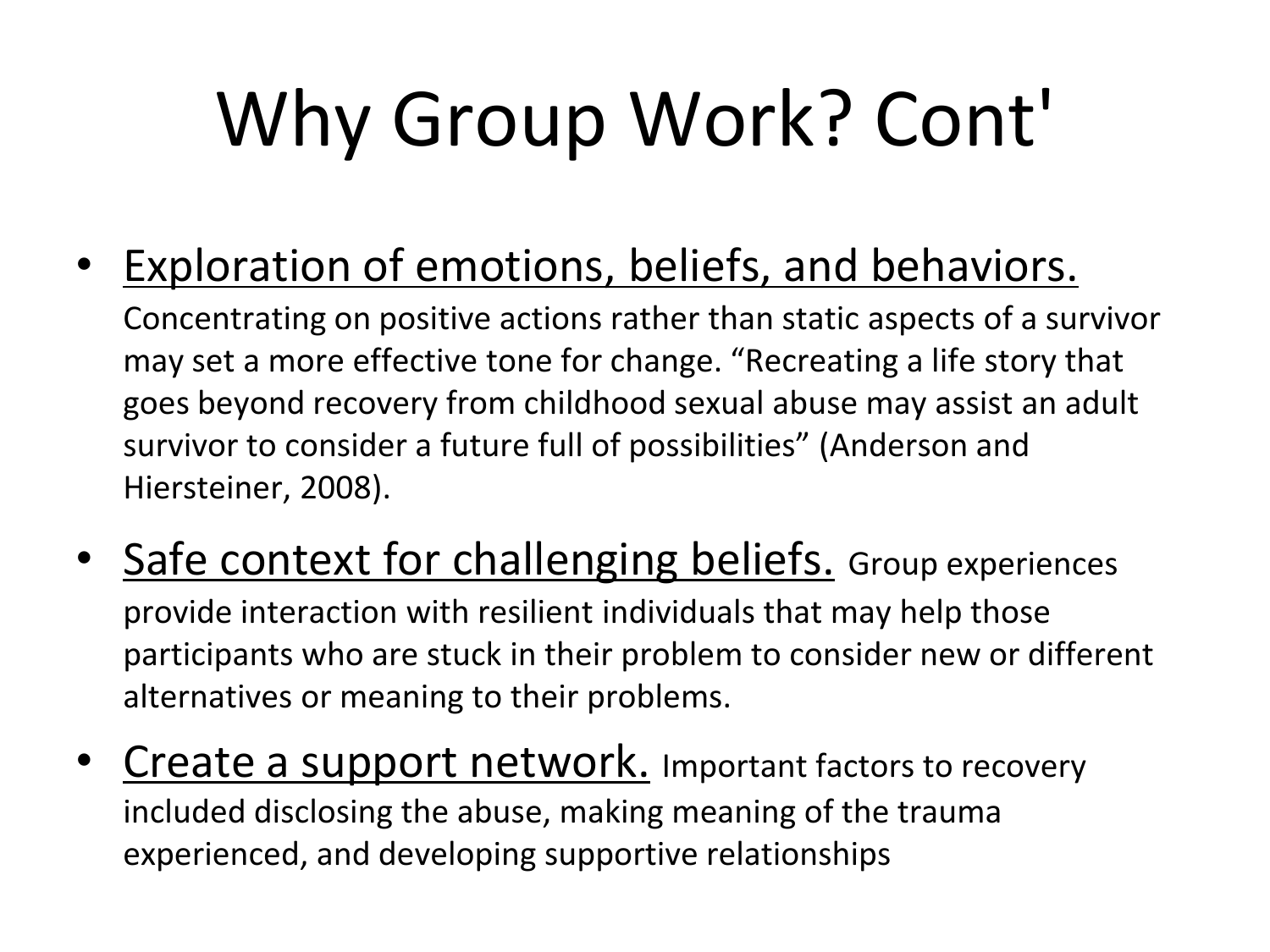## Why a Social Constructionist Perspective?

"The essential feature of social constructionism is the notion that our reality construction is the result of meaning making activities that take place in our relationships with other people and our cultural/environmental/linguistic contexts."

(Bobele, 2008)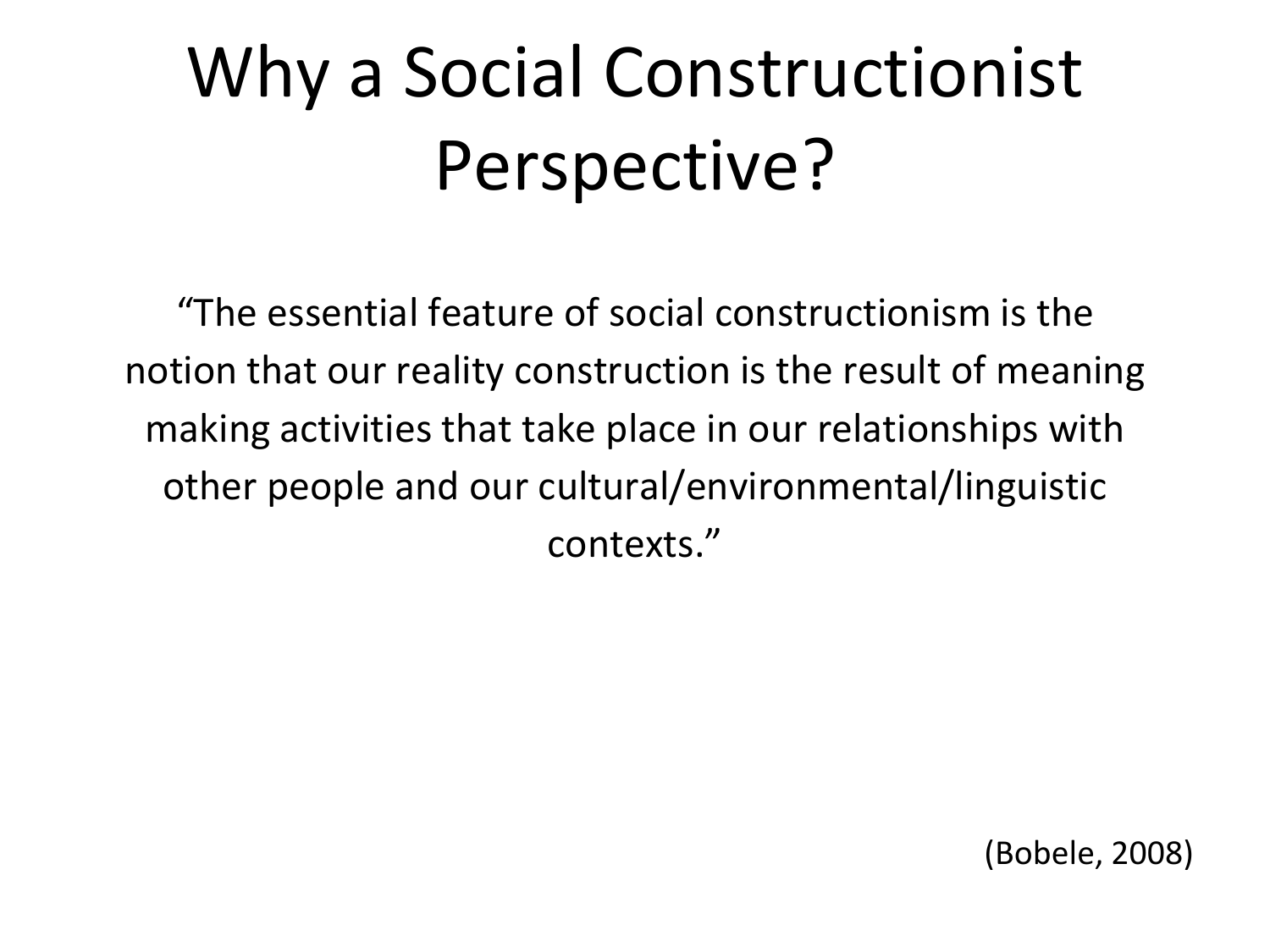### Social Constructionism

#### Distinguishing Ideas

- Reality is constructed through our interactions with others and our experiences.
- There is no absolute truth. There are many ways of knowing and understanding the world
- Takes a not knowing position with curiosity about how clients make sense of their experiences
- Multiple perspectives are accepted
- Participants' and therapists' realities and expertise are respected, recognized, and utilized.
- Postmodern Therapies: Narrative and Solution Focused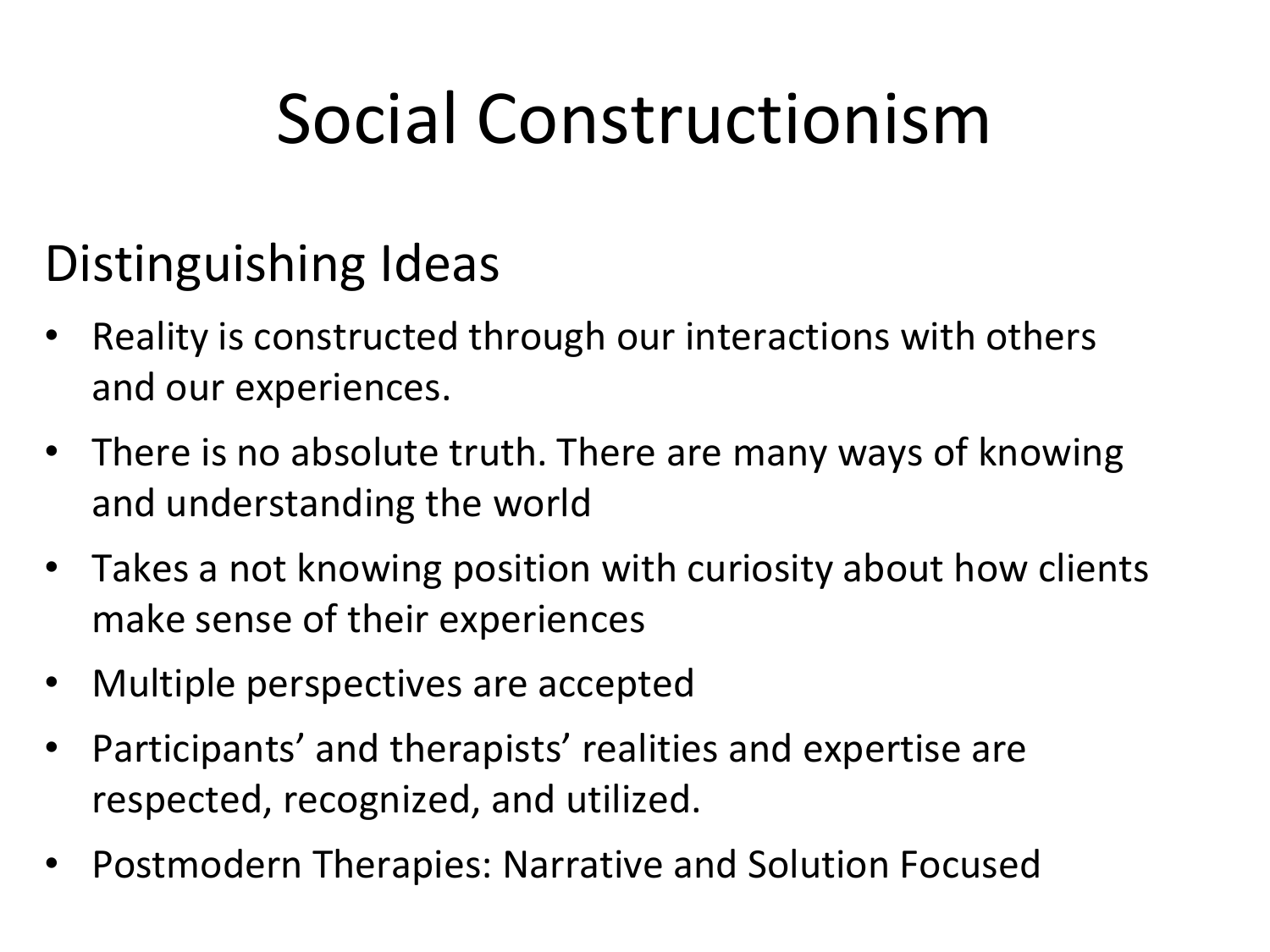## Postmodern Therapies: Guiding Assumptions for Group

- Collaborative and conversational: Participants and Therapists search for understanding the problem, its significance, and solution as defined by the participants.
- Respectful: takes into consideration participants' language, class, education, culture, values, beliefs, history, and experiences with the understanding of how they shape our views about reality.
- Concentrate on the positive aspects, on the solution rather than the problem, and the participants' strengths.
- Emphasis on women's resiliency and resources.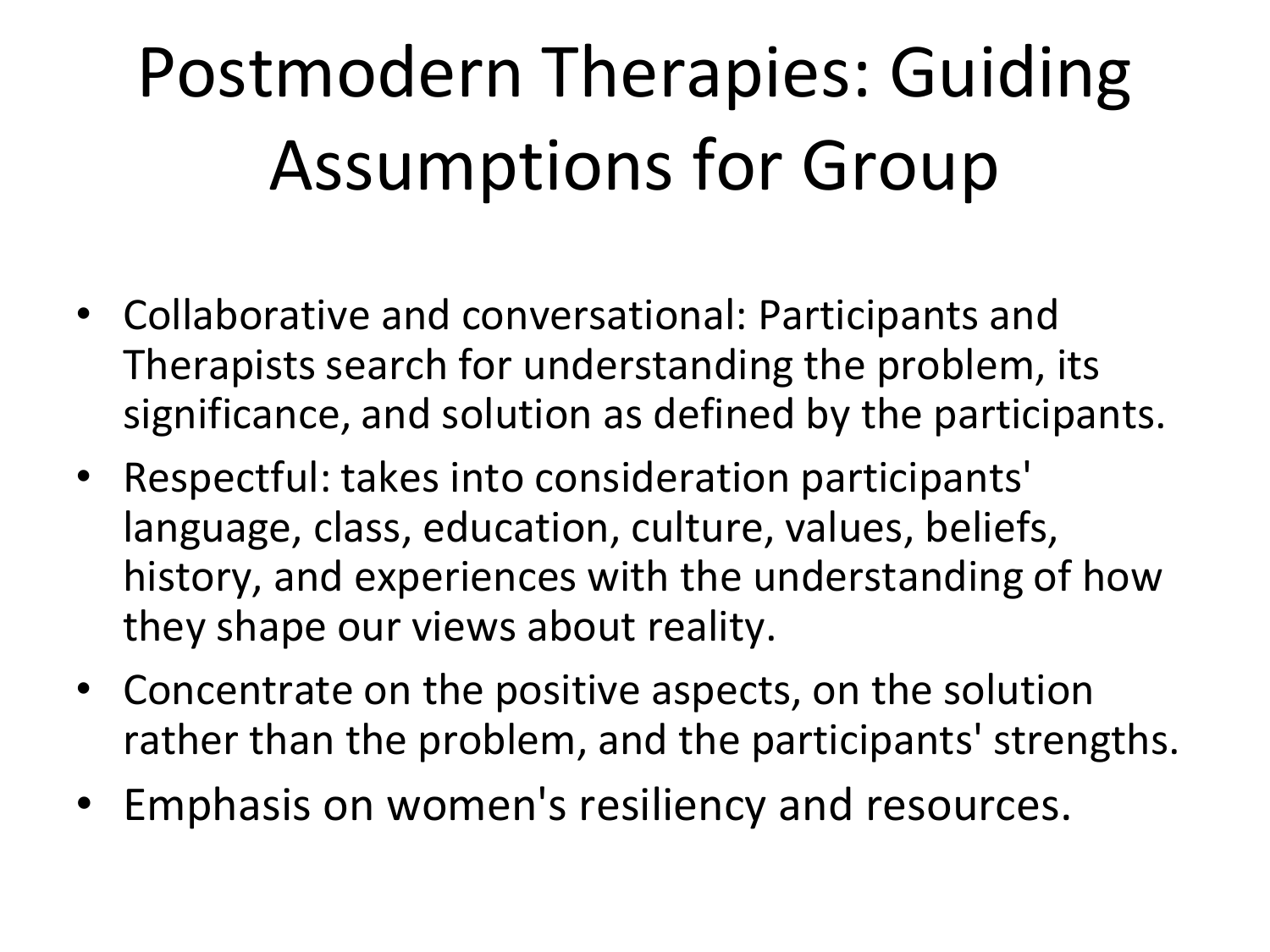### Therapists Role

- The therapists attempt to understand the participants' story as it is perceived by the participants and how it affects their lives, utilizing the participants' language.
- The therapists work with the participants to explore various experiences of self and to distinguish which of those selves they prefer in which contexts. The therapists then works to assist the participants in living out narratives that support the growth and development of these preferred selves.
- The therapists utilize the participants' recognized skills, knowledge, and resources in determining how to guide the participants. These skills, knowledge, and resources are then extended to hypothesize how they can assist the participants in the future.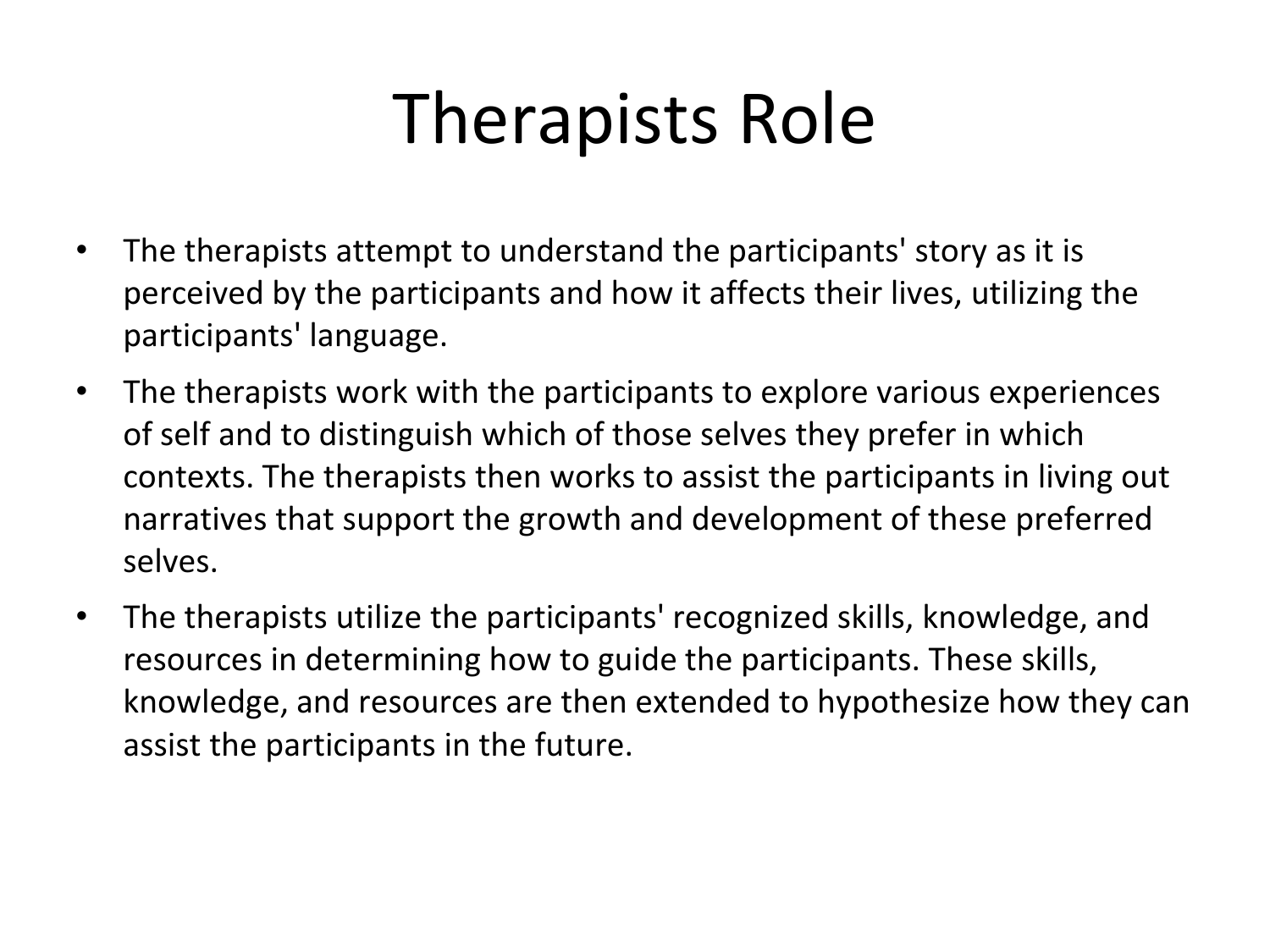### Narrative

- Distinguishing ideas
- Interventions
	- Externalization
	- Deconstructing
	- Unique Outcomes
	- Re-authoring
- Examples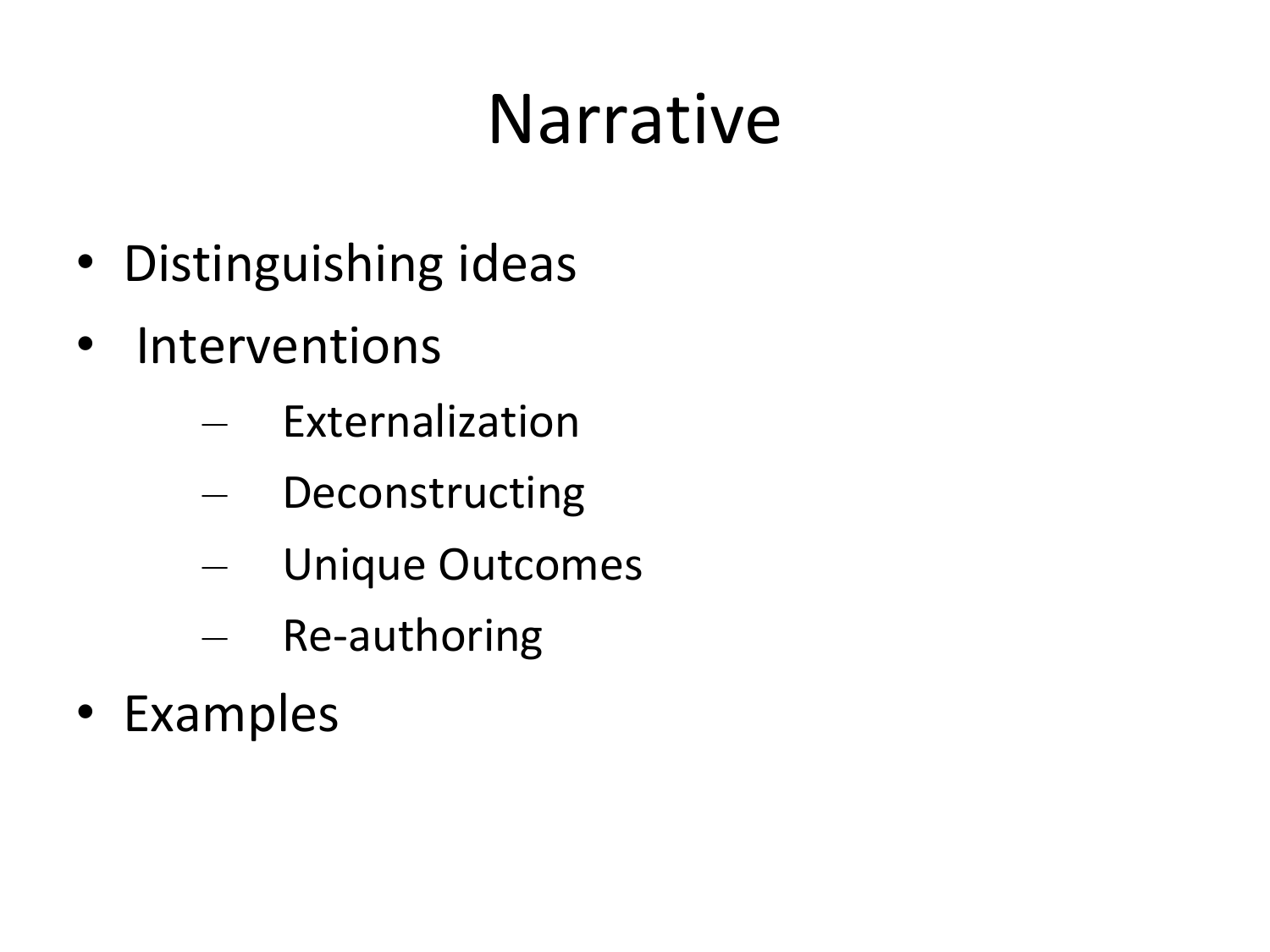### Solution Focused

- Distinguishing Ideas
- Interventions
	- Pre-session change
	- Clear and concrete goals
	- Scaling questions
	- Miracle questions
	- Exceptions
- Examples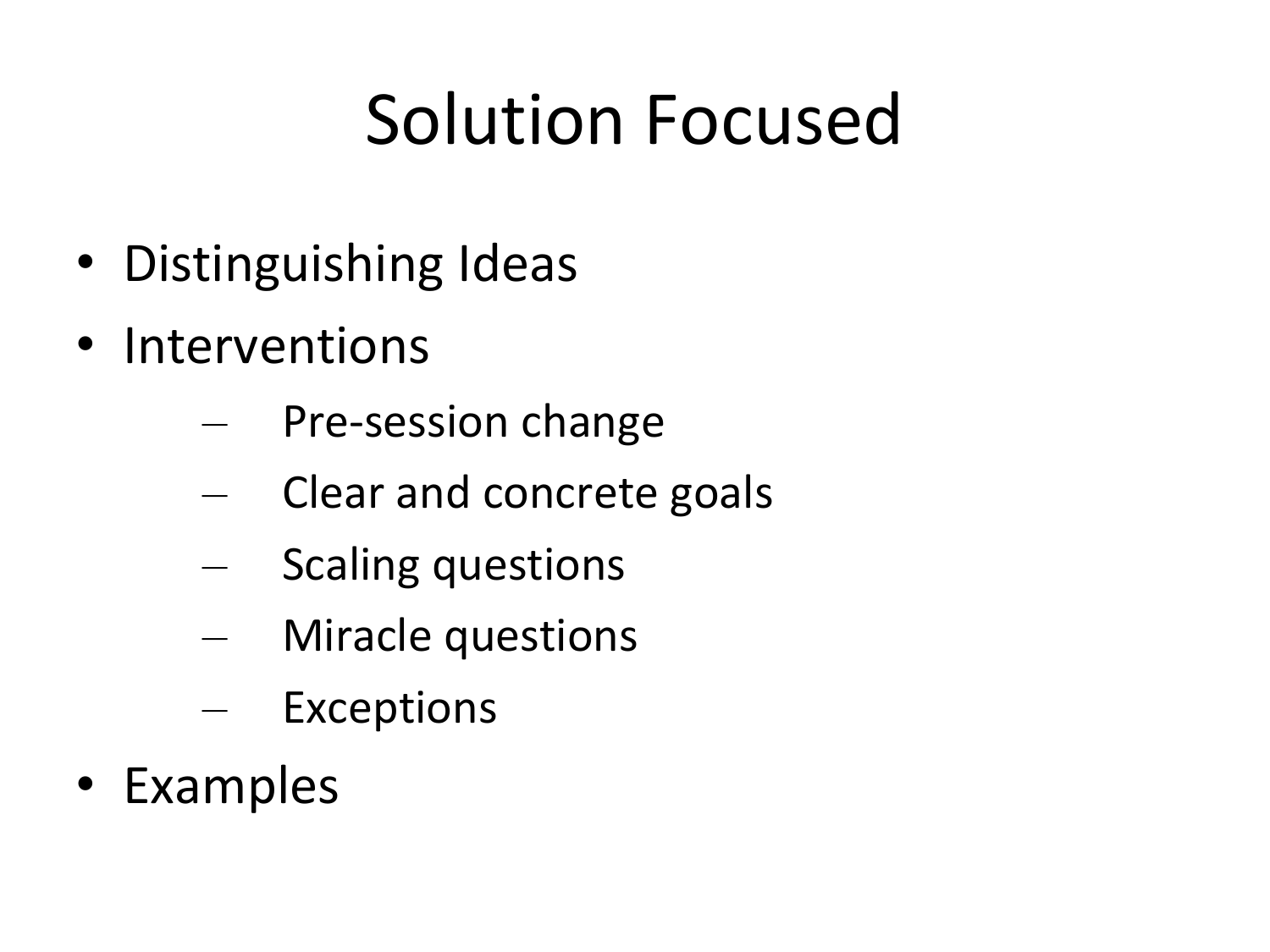Linguistic and Cultural Considerations

- Honored participants' culture, values, and beliefs
- The use of participants' language
- The use of sayings' and metaphors
- Sensitive to participants' needs (childcare, transportation, special accommodations)
- Flexible schedule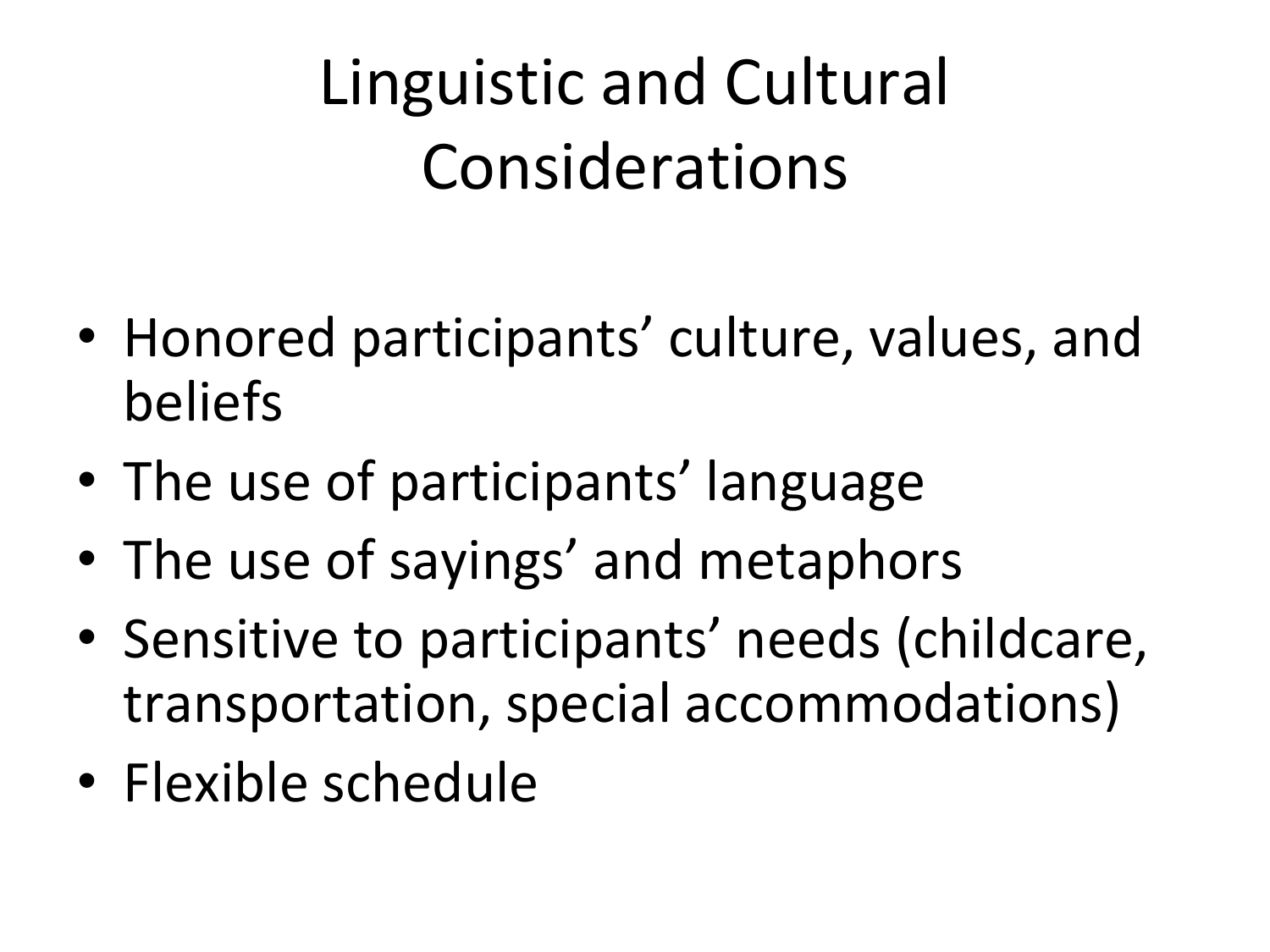### Cultural Considerations

- Personalismo
- Simpatía
- Respect
- Familismo
- Religion/Spirituality
- Clear demarcation of gender roles
- Risk of revictimization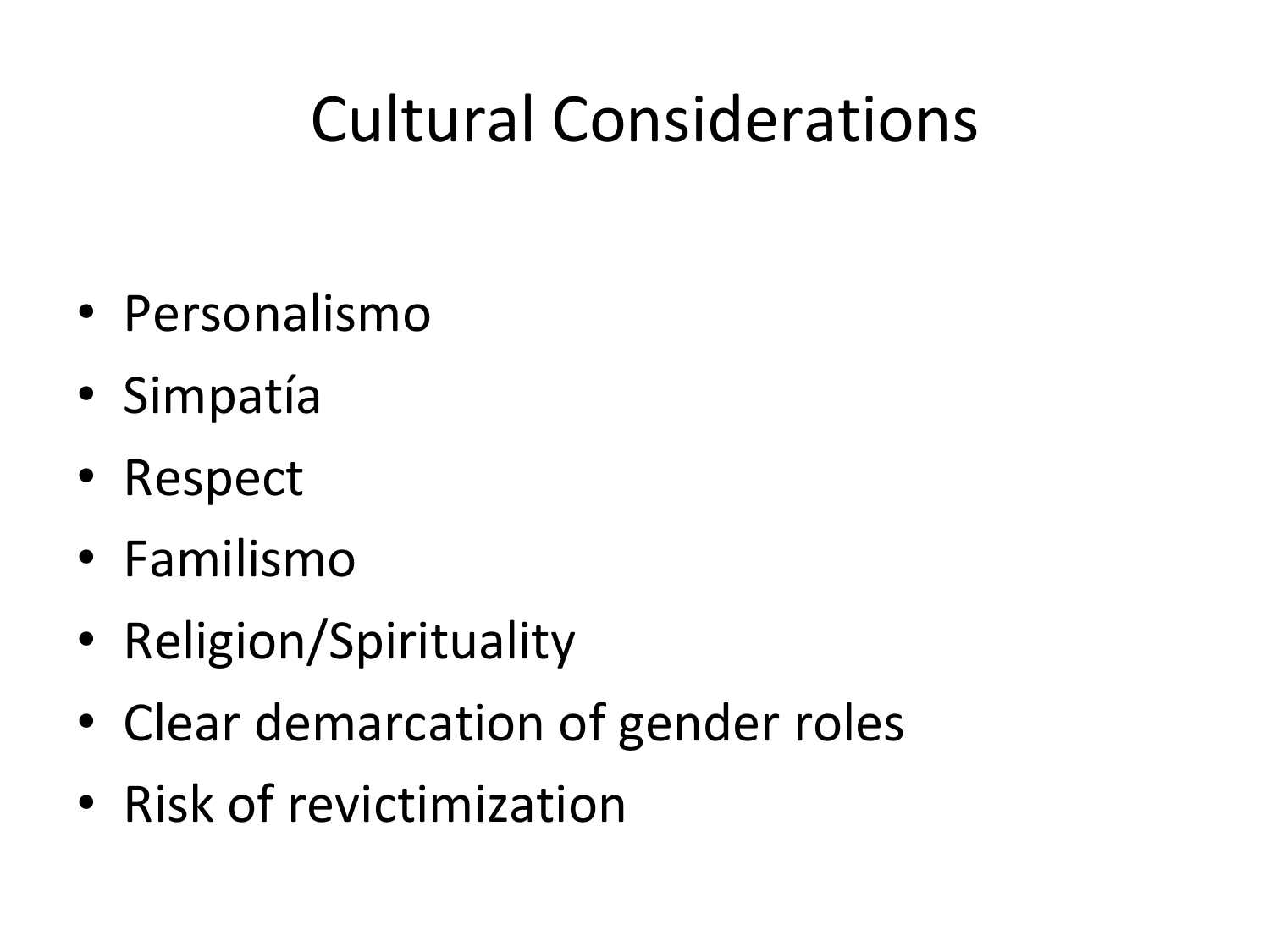## Cultural Challenges

- Oppression
- Submissiveness
- Machismo
- Marianismo
- Fatalismo
- Guilt
- Ageism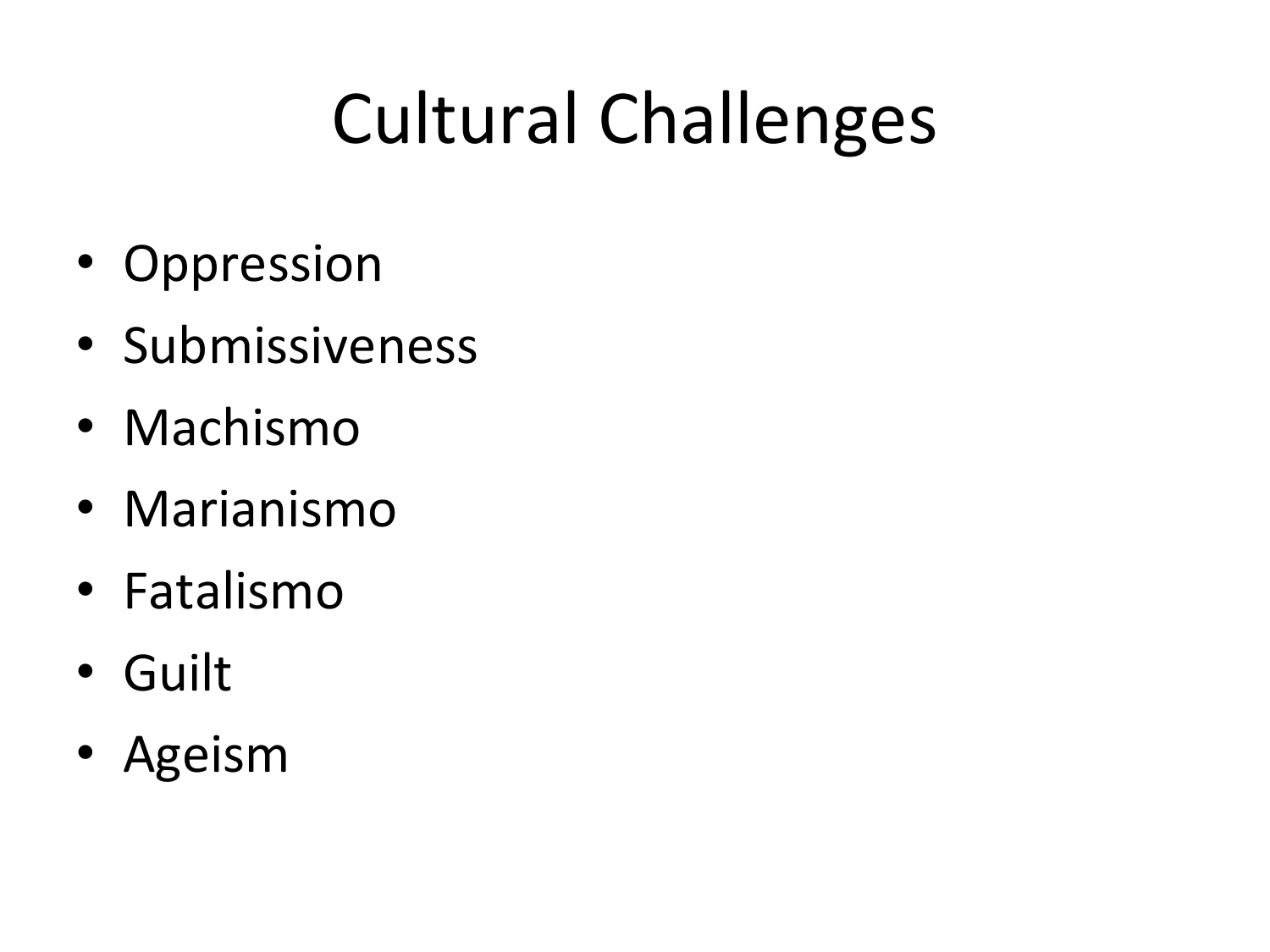## The Group: *Construyendo Caminos de Esperanza*

- Resources: Finding the materials in Spanish and translating materials
- Screening interviews: Inclusion/Exclusion
- Instruments: Trauma Symptom Inventory, Outcome Rating Scale (ORS), Session Rating Scale (SRS)
- Facilitators: two counselors who identified themselves as Latinas
- Group Characteristics
- Themes addressed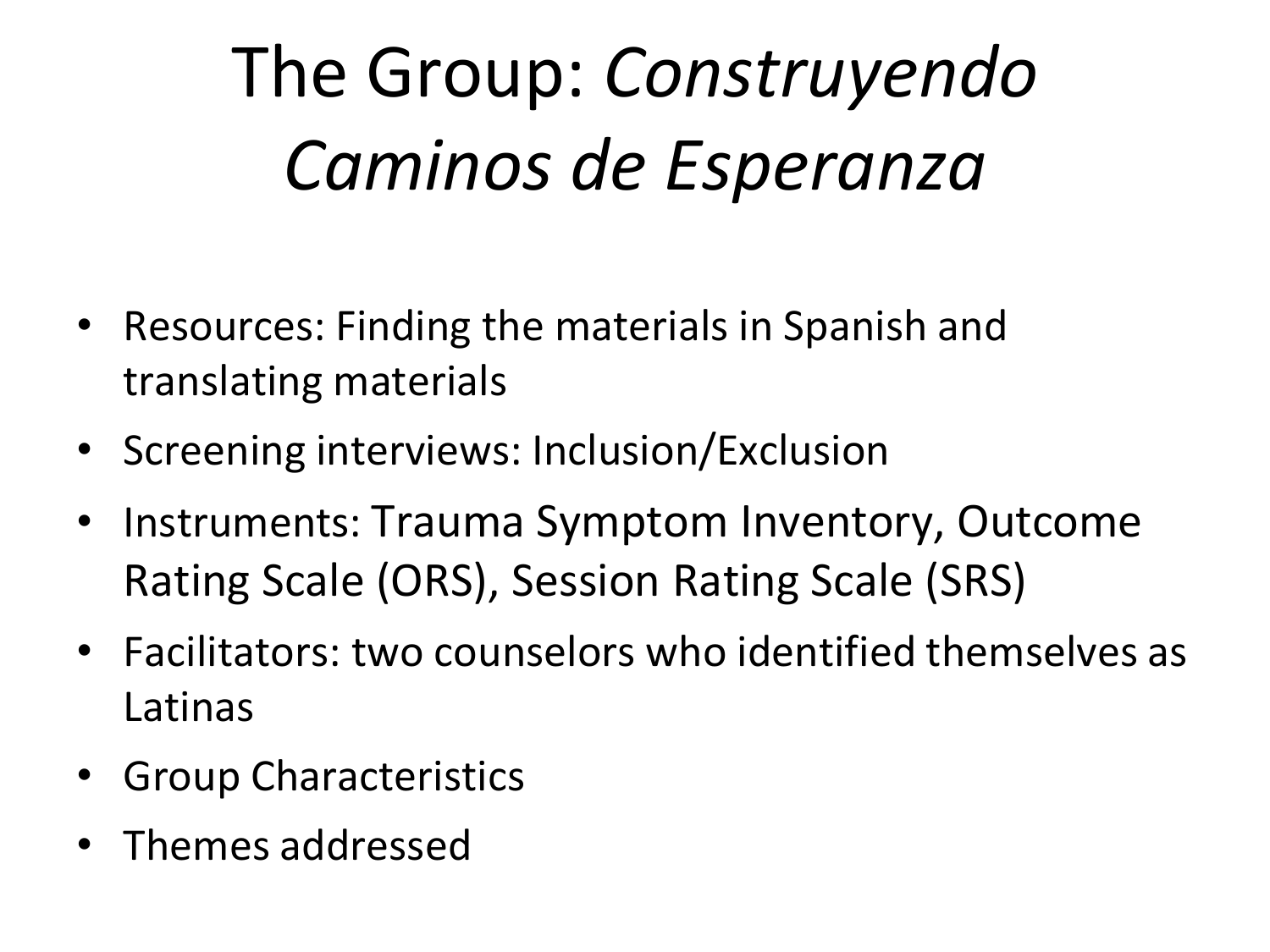### Findings

#### Trauma Symptom Inventory

#### Outcome Rating Scale (ORS)

#### Session Rating Scale (SRS)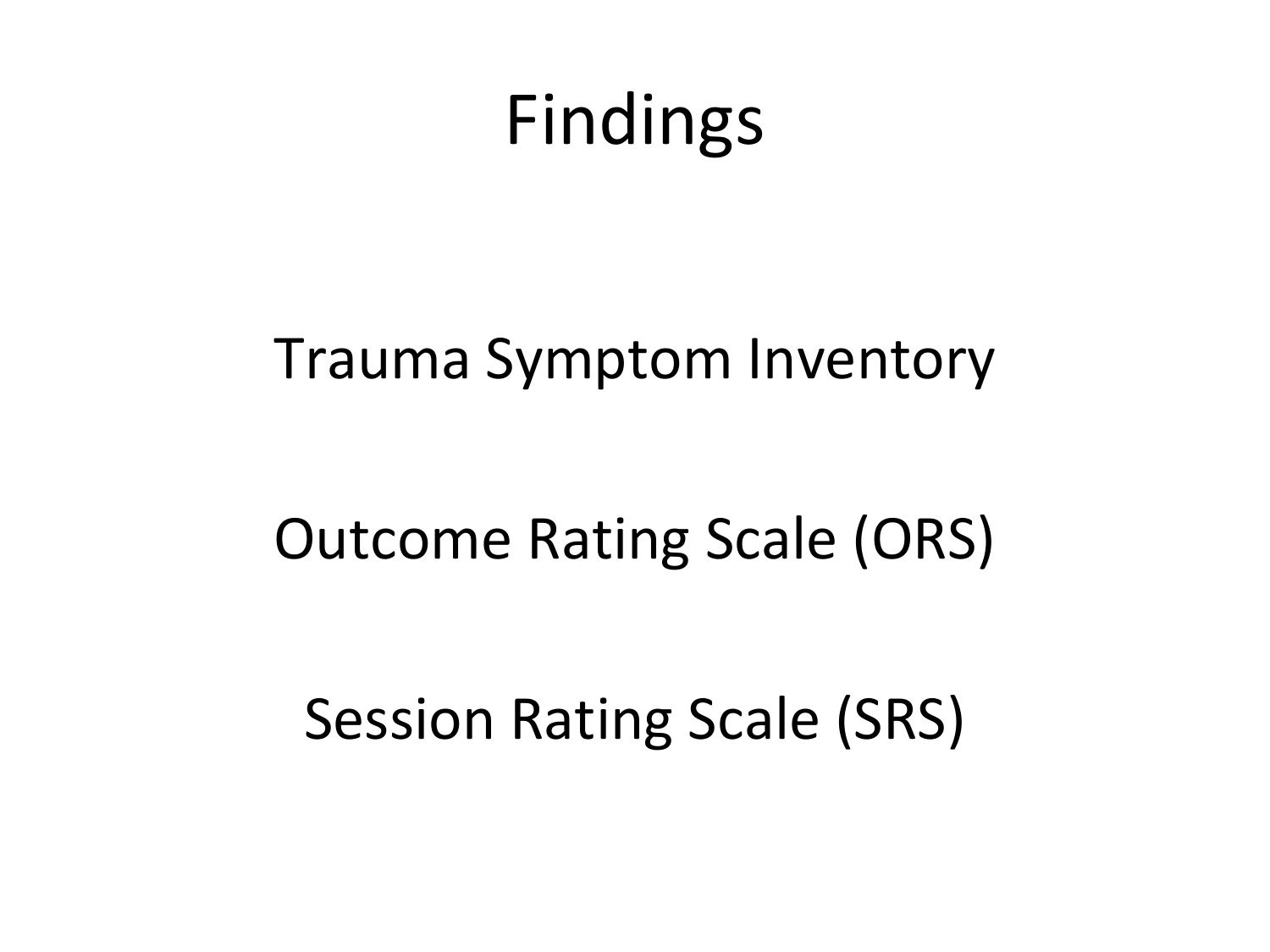### Lessons Learned

- Having more time for clients to share their own healing tools (poetry, prayers, songs, art supplies)
- Women expressed a need to continue being engaged in group work and maybe even helping others in their process
- Vocabulary in lectures and materials
- The need for Spanish speaking mental health professionals
- Resiliency
- From English to Spanish to English…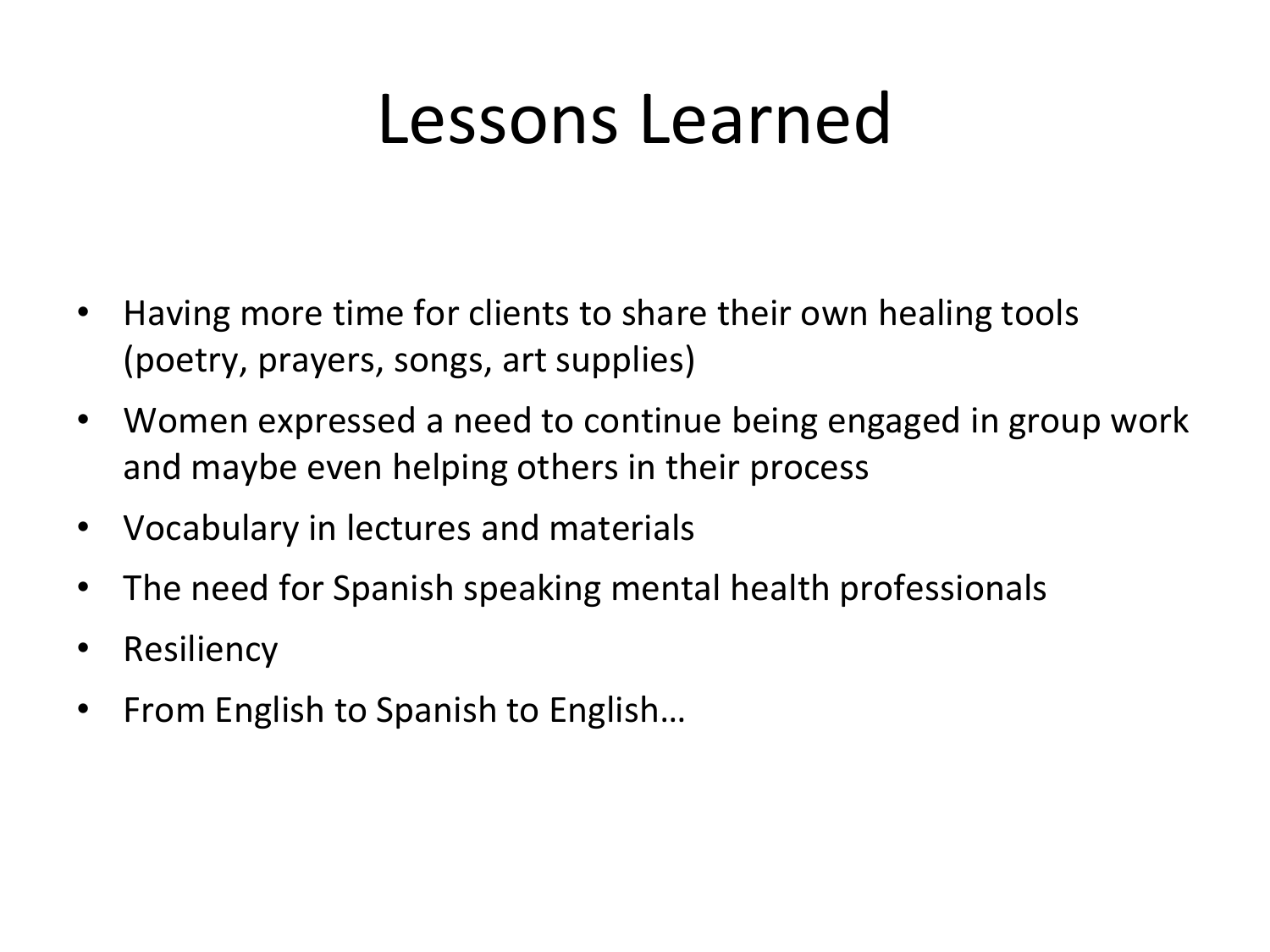### References

- Anderson, K., & Hiersteiner, C. (2008). Recovering from childhood sexual abuse: Is a "storybook ending" possible?. *American Journal of Family Therapy*, *36*(5), 413-424.
- Batres, G. (1994). Tratamiento grupal para sobrevivientes de incesto. San Jose: ILANUD. Programa regional de capacitacion contra la violencia.
- Beaudoin, M. (2005). Agency and choice in the face of trauma: A Narrative Therapy Map. *Journal of Systemic Therapies*, *24*(4), 32-50. Retrieved from Academic Search Complete database.
- Briere, J. (1995). Trauma Symptom Inventory. Psychological Assessment Resources.
- Biever, J. L., Gardner, G. T., Bobele, M. (1998). Social construction and narrative family practice. In C. Franklin & C. Jordan (Eds.) Family practice: Brief systems methods for social work. Garden Grove, CA: Brooks/Cole.
- Bobele, M. (2008) Constructivist Theory, in the Encyclopedia of Counseling,Fred Leong (Ed), Los Angeles: Sage.
- Chew, J. (1997). Women Survivors of childhood sexual abuse: Healing through group work. The Haworth Press: New York.
- Cuevas, C.A., & Sabina, C. (2010). Final report: Sexual Assault Among Latinas (SALAS) Study. Washington, DC: National Institute of Justice.
- Davis, L. (1990). The Courage to Heal: Workbook. Harper Collins Publishers: New York, NY.
- DeJong, P., & Berg, I. K. (2002). Interviewing for solutions (2nd ed.). Pacific Grove, CA: Brooks/Cole
- de Shazer, S., Dolan, Y., Korman, H., Trepper, T., McCollum, E., & Berg, I. K. (2007). More than miracles: The state of the art of solutionfocused brief therapy. New York: Haworth.
- Freedman, J. & Combs, G. (1996). Narrative therapy: The social construction of preferred realities. New York: W. W. Norton & Co.
- Gergen, K. J. (1992). Toward a postmodern psychology. In S. Kvale (Ed.), Psychology and postmodernism: Inquiries in social construction (pp. 17-30). London, England: Sage Publications, Inc.
- Harris, M., Wallis, F., & Amaro, H. (2006). Saber es Poder: Modelo de trauma y recuperacion para mujeres latinas. Boston Consortium of Services for Families in Recovery.
- Miller, S. D. & Duncan, B. L., (2000). *Outcome Rating Scale*. Retrieved May 29, 2011, from [www.talkingcure.com](http://www.talkingcure.com/)
- Miller, S. D. & Duncan, B. L., (2000). *Session Rating Scale*. Retrieved May 29, 2011, from www.talkingcure.com
- Pole, N., Gone, J.P, & Kulkarni, M. (2008). Posttraumatic Stress Disorder Among Ethnoracial Minorities in the United States. American Psychological Association:
- White, M. & Epson, D. (1990). Narrative means to therapeutic ends. New York: W. W. Norton & Co.